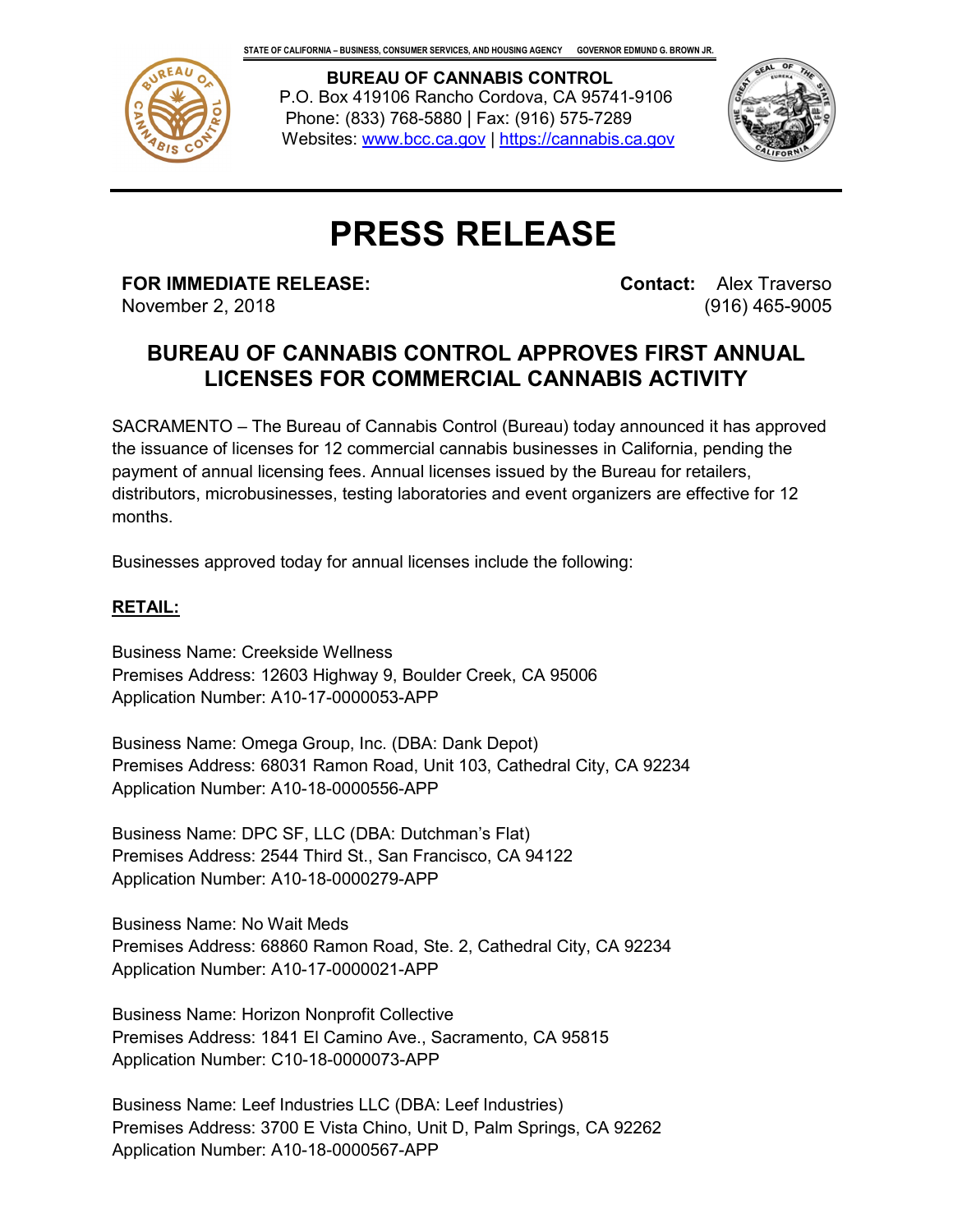Business Name: PSGC Inc. (DBA: Atomic Budz) Premises Address: 68415 Perez Road, Ste. A, Cathedral City, CA 92234 Application Number: A10-17-0000029-APP

Business Name: Monterey County Patients Group Inc. (DBA: MCPG – High Life) Premises Address: 1988 Broadway St., Vallejo, CA 94589 Application Number: A10-18-0000485-APP

Business Name: Freedom 1<sup>st</sup> Association (DBA: Skunkmasters) Premises Address: 2675 N. Ventura Road, Ste. 103, Port Hueneme, CA 93041 Application Number: M10-17-000045-APP

Business Name: Blue Mountain Collective Inc. Premises Address: 692 Marshall Ave., San Andreas, CA 95249-9706 Application Number: C10-18-0000061-APP

#### **DISTRIBUTOR:**

Business Name: Bud Technology Application Number: A11-18-0000346-APP

#### **EVENT ORGANIZER:**

Business Name: High End Society, LLC Application Number: CEO14-18-0000025-APP

The businesses listed above must first pay their licensing fee before their annual license will be issued and active. To pay by cash, you must schedule an appointment to come to the Bureau's office. Please call (833) 287-8171 to set up an appointment. To make your payment by mail, please send your check or money order with your application ID referenced on your payment to the Bureau's address at: PO Box 419106, Rancho Cordova, CA 95741-9106.

If you selected to pay by cash, check or money order in error, please log into your online account and pay by credit or debit card. For instructions on how to pay online, please visit the 'E-Learning' tutorial page on our website: [https://www.bcc.ca.gov/clear/e\\_learning.html.](https://www.bcc.ca.gov/clear/e_learning.html)

Prior to the issuance of these annual licenses, the Bureau provided temporary licenses under the authority of the Medicinal and Adult-Use Cannabis Regulation and Safety Act. (MAUCRSA) These temporary licenses allow cannabis businesses to operate under a conditional license for a period of 120 days, which may be extended for additional 90-day periods if a complete application for an annual license has been submitted.

To date, nearly 14,000 users have registered with the Bureau's online system, and almost 4,000 applications have been submitted. As of November 2, the Bureau has issued more than 1,200 active temporary licenses. To search for cannabis businesses that have been issued temporary or annual licenses by location and license type, please visit our website's 'Check a License' page: [https://www.bcc.ca.gov/clear/license\\_search.html](https://www.bcc.ca.gov/clear/license_search.html)